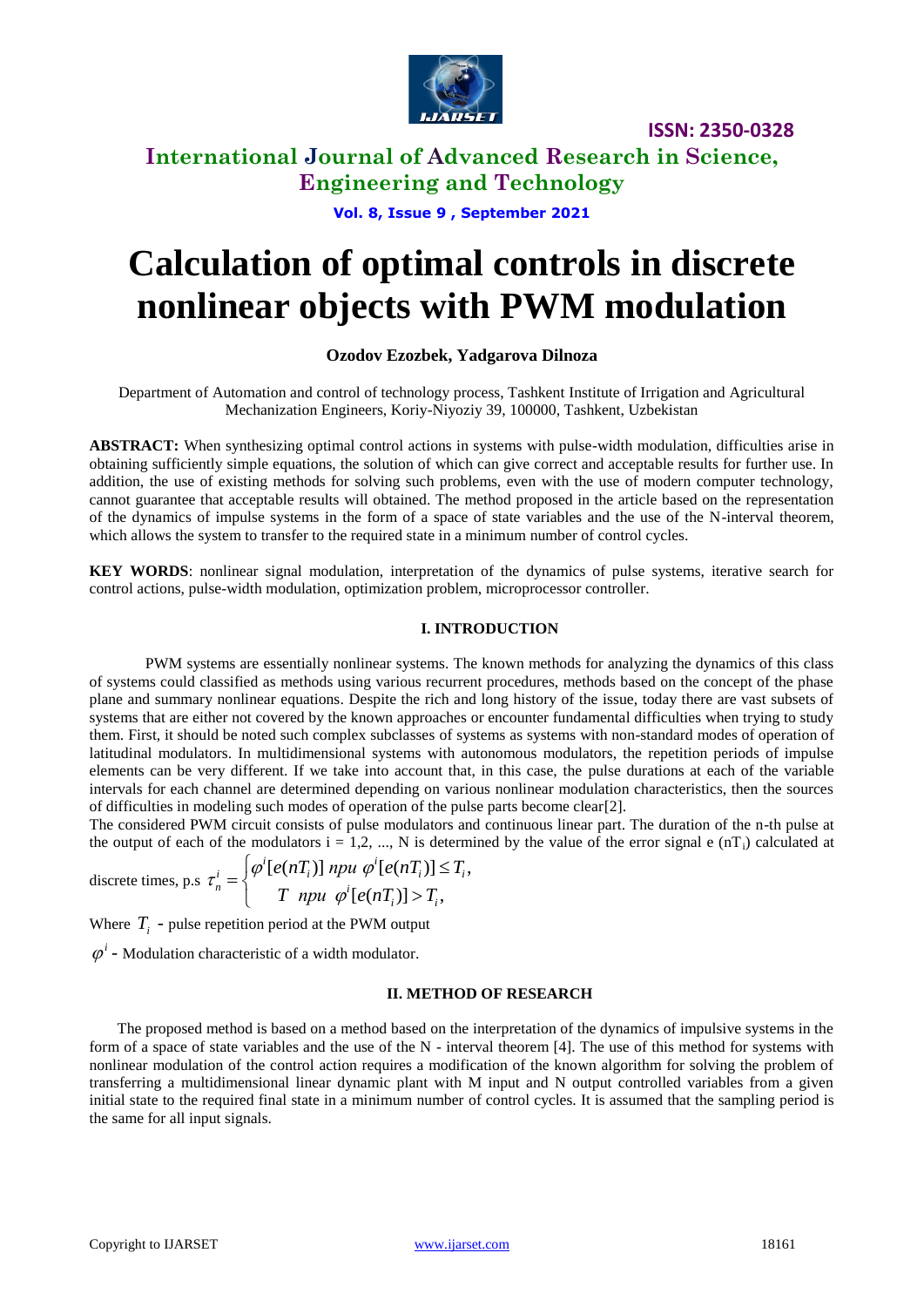

# **ISSN: 2350-0328 International Journal of Advanced Research in Science, Engineering and Technology**

### **Vol. 8, Issue 9 , September 2021**

#### **III. RESULTS OF RESEARCH**

The minimum possible number of translation ticks in accordance with the N-interval theorem is determined by the

expression: 
$$
L = Int \left\{ \sum_{i=1}^{N} \sum_{j=1}^{M} P_{ij} / M + 0.5 \right\}
$$
 (1)

where  $P_{ij}$  order of the transfer function (differential equation) of the channel  $j$ - th entrance;  $i$ - th output of the control object[3].

The required state of the control object is determined by the conditions

$$
Y_i(L+K) = G_i(L+K), i = \overline{1, N}; K = \overline{0, \tilde{N}_i},
$$
 (2)

where  $Y_i(L+K)$  - the value of the i th output variable in  $(L+K)$  - m tick;

 $G_i(L+K)$  - required value of the th output variable;  $G_i$  - the number of cycles of fixing the th output variable. Based on the analysis of the dynamics of the behavior of the control object, we change conditions (2) to the following:

$$
Y_i(L+K) = E_i(L+K), i = \overline{1, N}; K = \overline{0, \widetilde{N}_i},
$$
 (3)

where 
$$
E_i(L+K) = G_i(L+K) - Y_i^*(L+K)
$$
, (4)

 $Y_i^*(L+K)$  - predicted value of the i-th output variable provided:

$$
U_j(m) = 0, j = 1, M; m = 1, L
$$
\n(5)

Based on dynamic models, it is easy to obtain dependencies connecting the output variables of an object with its input variables for linear impulse systems. In the case of zero initial conditions, these dependencies will have the form:

$$
Y_i(L+K) = \sum_{j=1}^{M} \sum_{m=1}^{L} U_j(m)^* \omega_{ij}((L+K-m+1)*T), i = \overline{1, N}; K = \overline{0, C_i}, (6)
$$

where T - control signal sampling period;  $\omega(qT)$  - the value of the weighting function (response to a pulse of duration T) in the th cycle.

Combining the system of expressions (6) with conditions (3), we obtain a system of linear algebraic equations:  $W^*U = E$  (7)

where *W* - matrix of coefficients of the weighting function:

$$
W = \left[ \omega_{ij} (L + K - m + 1) \right], \tag{8}
$$

*U* - vector column of predicted error values:

$$
U = [U_1(1), U_2(2), ..., U_1(L), U_2(1), ..., U_2(L), U_m(1), ..., U_m(L)]^T
$$
 (9)

*E* a column vector of predicted error values:

 $A = \left[ A_1(1), A_1(2), \ldots, A_1(L), A_2(1), \ldots, A_2(\tilde{N}_2 + L), A_n(L), \ldots, E_n(C_i + L) \right]^T (10)$ 

The dimension of system 
$$
(7)
$$
 is equal to:

$$
M * L = \sum_{i=1}^{N} C_i
$$
\n<sup>(11)</sup>

Having solved system (7), we obtain the desired control actions in the form of linear combinations of predicted errors:

$$
U_j(m) = \sum_{i=1}^{N} \sum_{K=0}^{C_1} R_{im} (\sum_{s=1}^{i=1} C_s + K)^* E_i (L + K)
$$
\n(12)

where  $R_{im}$ - vector row matrix  $\omega^{-1}$ .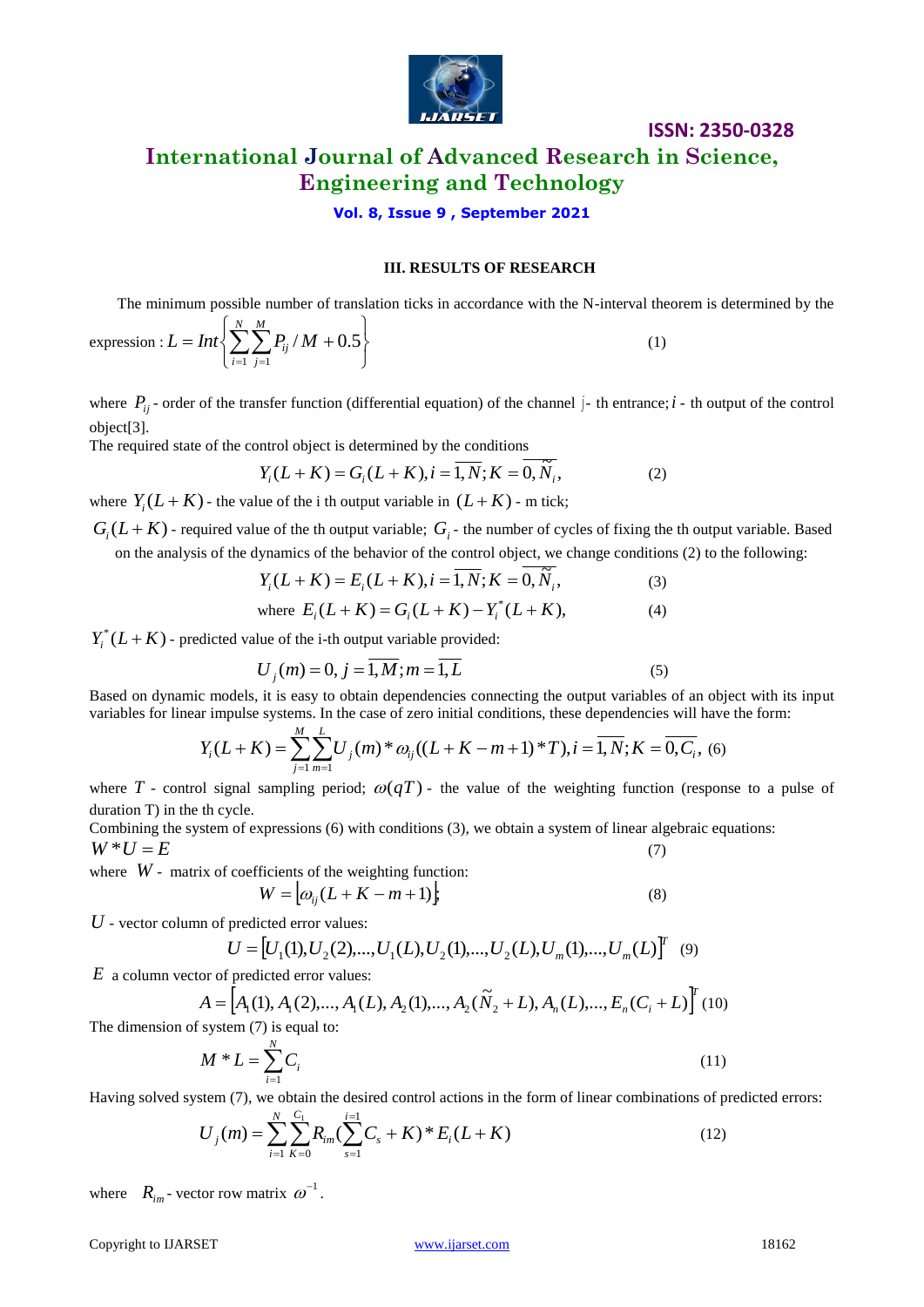

# **International Journal of Advanced Research in Science, Engineering and Technology**

### **Vol. 8, Issue 9 , September 2021**

Substituting into expression (12) the values of the predicted errors in accordance with the currently changing initial conditions, we can calculate the numerical values of the control actions.

The obtained expressions (12) are actually the main corrective procedure in the iterative search for control actions odulated in width. But first, let us consider some necessary conditions, the fulfillment of which should ensure the solution of the task. First, the pulse repetition period for pulse width modulation must be equal to the sampling period of the control signal during synthesis for a linear pulse system. Secondly, the condition must be met:

$$
\left|U_j(m)\right| < A_j \tag{13}
$$

Where А - the amplitude of the width modulated control actions.

If the first condition is not fulfilled it is trivial, then the second one may require significant computational efforts. Let us consider one of the approaches that ensure the fulfillment of condition (13) and consists in an artificial increase in the number of control cycles[4].

Let us assume that the solution of the synthesis problem for a linear impulsive system with the number of translation cycles determined by expression (1) led to the failure of the condition (13). Let's increase the number of translation ticks by J. Let's take it first. Then the values of the predicted errors change, and will be determined by the expression:

$$
E_i^j(L+K) = E_i(L+K) - \sum_{j=1}^M \sum_{m=1}^J U_j(m)^* \omega_{ij}(L+K-m+1), (14)
$$
  

$$
i = \overline{1, N}; K = \overline{1; C_i + J}
$$

We substitute the found expressions for the predicted errors for expression (12), which allows us to express L basic control actions for each input variable J through additional controls

$$
U_j(J+m) = U_j(j+m) + \sum_{k=1}^{M} \sum_{i=1}^{J} \omega_{ij}(L+k-m+1+J)^* U_k(i) \quad (15)
$$

Now it is necessary to solve the optimization problem associated with minimizing the criterion:

$$
F = \sum_{j=1}^{M} \sum_{i=1}^{L+J} U_j^2(i) \to \min; \ (j = \overline{1, M}; i = \overline{1, J})
$$
 (16)

This problem is solved simply by using the least squares method. As a result of its solution, the values of auxiliary control actions are found  $U_j(k)$ ,  $(k = 1, J)$ . If they all satisfy condition (13), then using formula (14) we find the values of the predicted errors, substitute them into expression (12) and find the values of the control actions  $U_j(k)$ ,  $(k = J + 1, L + J)$ . They also need to be checked for the fulfillment of condition (13). If it is fulfilled, then you can proceed to the next stage of the synthesis. Otherwise, the value of J must be increased by one and the procedure for minimizing the sum of the squares of the control actions must be repeated[5].

After, as a result of a gradual increase in the number of control cycles, we achieve condition (13), we proceed directly to the iterative procedure for the synthesis of control actions in the class of pulse-width signals. The solution to this problem is based on the proposition that the total area of the control pulses for each output for a linear pulse system and a system with pulse-width control modulation must be equal. In this case, the values of the control actions found during the synthesis for a linear impulse system are corrections in the form of a change in the area of the corresponding control signals modulated in width. Let's consider the main stages of solving the problem:

accept 
$$
\tau_i(i) = / U_i(m) /
$$

$$
V(i) = \begin{cases} A_j^* \sin g \left\{ U_j(i) \right\}, (i-1)^* T \prec t \leq npu(i=1)^* T + \tau_j(i); \\ 0, npu(i-1)^* T + \tau_j(i) \prec t \leq i^* T, \end{cases} \quad \text{where } i = \overline{1, M} \cdot \overline{i} = \overline{1, J} \quad (17)
$$

These control actions are auxiliary, focused on minimizing the amplitudes of control actions, and therefore, do not change in the future.

- 1) the state of the system at the moment  $t = JT$ . This state is taken as the initial one, does not change in the future, and serves to calculate the predicted errors at subsequent points in time.
- 2) The iteration number is determined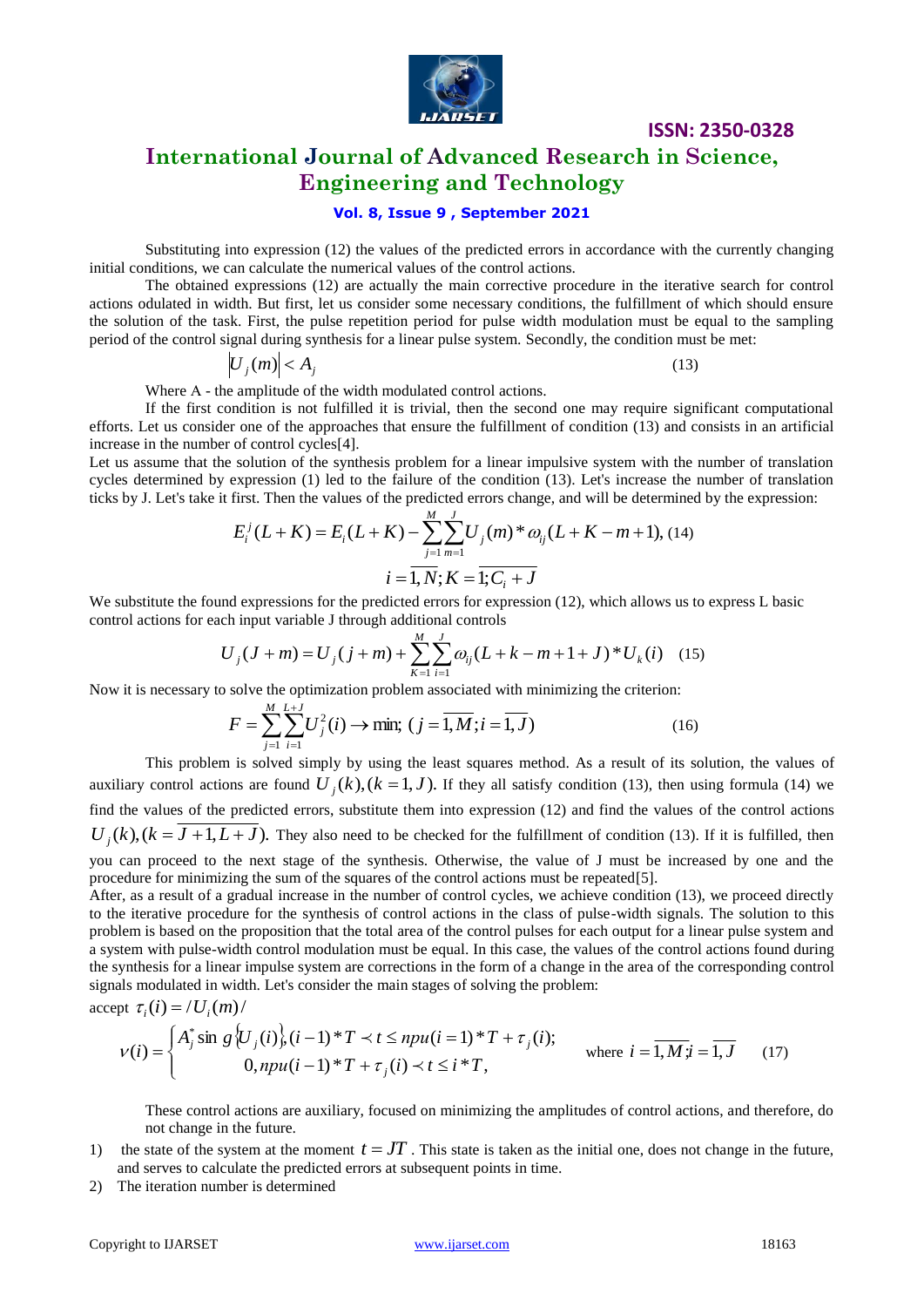

# **ISSN: 2350-0328 International Journal of Advanced Research in Science, Engineering and Technology**

**Vol. 8, Issue 9 , September 2021**

$$
q = 0; U_j^q(i) = 0; \tau_j^q(i) = 0; \text{ where } j = \overline{1, Mj} = \overline{J+1, J+L}
$$
 (18)

3) the values of the transient process in the system are calculated for the moments  $t = J + L + K$ ;  $K = 0, C_i$ .

4) predicted error values are determined  $E_i^q(J+L+K); i = \overline{1, N; K} = \overline{0, C_i}$ .

 5) the formulas (12) are used to calculate the control actions for a linear impulse system. It is suggested that the coefficients  $R_{jm}$  defined earlier. Let us denote the found values of the impacts as  $U_j(J+K)$ .

6) We calculate analogs of control actions for a pulse-width system

$$
U_j^{q+1}(i) = U_j^q(i) + U_j(i)
$$
\n(19)

$$
\tau_j^{q+1}(i) = /U_j^{q+1}(i) / A_j; j = \overline{1,M}; i = \overline{J+1, J+L}
$$
\n(20)

По формуле (18) определяем вид управляющего воздействия.

7) if  $\langle U_j(i) \rangle < \varepsilon$ ;  $j = 1, M$ ;  $i = J + 1, J + L$  where a predetermined calculation error, therefore, a solution is found and then the transition to step 4 is carried out.

Example: Consider the application of the proposed method by the example of the synthesis of control actions for a system with the structure shown in pic. 1



Pic. 1 Structure of a pulse-width system

Picture 2 here MPC- microprocessor controller, PWM- pulse width modulator.

Let be: 
$$
W_1(p) = 1/5p + 1; W_2(p) = 5/2(2p + 1); T = 1; G_1 = 5; A = 100; G_2 = 2
$$
  
We find:  $h_1(t) = L^{-1}[W_2(p)/p] = 5(-2 + t + 2e^{-t/2})$ 

We calculate the values of transient processes and weight functions:

In order for the steady-state value  $Y_1(t)$  it was equal  $G_1 = 5$  accept  $X = 5$ . For this system, we have:  $L = 3$ ;  $C_1 = 0$ ;  $C_2 = 1$ . From the coefficients of the weight functions, we form a system of linear equations of the form (7).

$$
W = \begin{bmatrix} 0.12152 & 0.14841 & 0.18127 \\ 3.5525 & 2.6135 & 1.0653 \\ 4.122 & 3.5525 & 2.6135 \end{bmatrix}
$$

The solution to system (7) gives the following result: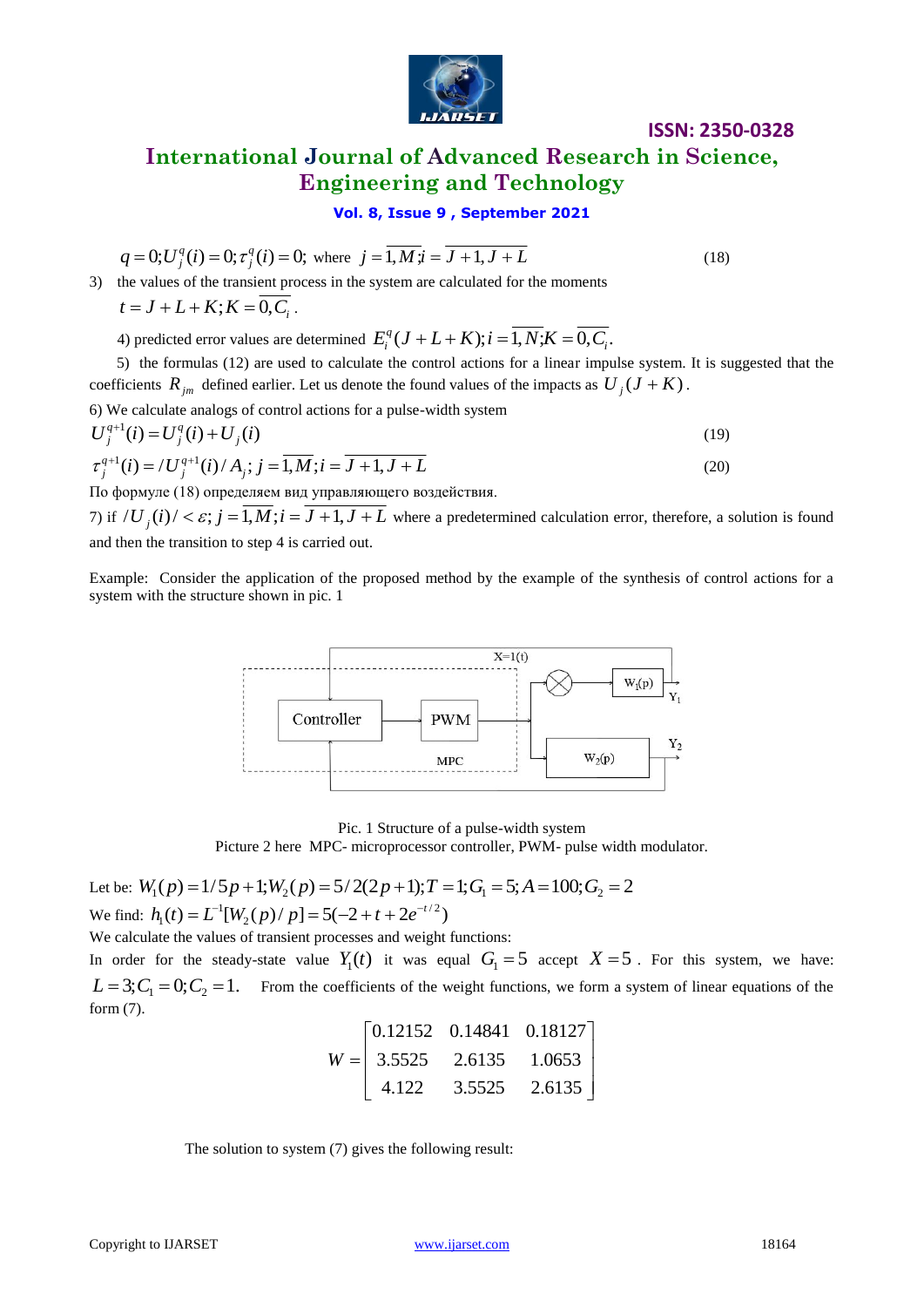

# **International Journal of Advanced Research in Science, Engineering and Technology**

## **Vol. 8, Issue 9 , September 2021**

$$
U(1) = -14.3 * E1(3) - 12.07 * E2(3) + 14.88 * E2(4) + 64.8 * X
$$
  
\n
$$
U(2) = -23.07 * E1(3) + 20.254 * E2(3) - 24.2564 * E2(4) - 104.088 * X
$$
  
\n
$$
U(3) = -87.09 * E1(3) - 8.49 * E2(3) + 9.88 * E2(4) + 39.295 * X
$$
\n(21)

Taking the initial conditions as zero, we get:  $E_1(3) = G_1$ ;  $E_2(3) = G_2$ ;  $E_2(4) = G_2$ ;

Substitution of these values obtained into the obtained expressions for  $U(k)$  give:  $U(1) = -388.42$ ; $U(2) = -625.014$ ; $U(3) = -236.186$ ;

It is easy to verify that condition (13) is not satisfied. We accept  $J = 1$ , Then:

$$
E_1(4) = G_1 - \omega_1(4) * U(1)
$$
  
\n
$$
E_2(4) = G_2 - \omega_2(4) * U(1)
$$
  
\n
$$
E_2(5) = G_2 - \omega_2(5) * U(1)
$$

Substitution of these expressions in (21) instead of  $E_1(3)$ ,  $E_2(3)$ ,  $E_2(4)$  give:

 $U(4) = -236.186 - 0.5*U(1)$  $U(3) = 625.014 + 1.93 * U(1)$  $U(2) = -388.42 - 2.43 \cdot U(1)$ 

We use the usual least squares procedure to minimize the function:

$$
F = \sum_{k=1}^{4} U^2(k) \to \min
$$
  

$$
\frac{\partial F}{\partial U(1)} = 4537.47 + 21.77 \cdot U(1) = 0
$$

Where do we find  $U(1) = -208,44$ 

Since the found control does not satisfy condition (13), we take  $J = J + 1$  and we minimize the function with respect to the variables  $U(1)$  and  $U(2)$ :

$$
F = \sum_{k=1}^{5} U^2(k) \to \min
$$

This gives  $U(1) = -135.6$  *u*  $U(2) = 21.5$ . Again, condition (13) is not met. Therefore, we accept  $J = J + 1 = 3$ and minimize the criterion  $F = \sum_{k=0}^{6} U^2(k) \rightarrow \text{min}$  $=\sum_{k=1}^{\infty}U^2(k)\rightarrow$  $\overline{a}$  $F = \sum U^2(k)$ *k* by variables  $U(1); U(2); U(3)$ . As a result, we get:  $U(1) = -86,273; U(2) = -20,73; U(3) = 37,6; U(4) = 73,02; U(5) = 56,77; U(6) = 59,747$ 

All these values satisfy (13); therefore, one can proceed to an iterative procedure for searching for actions modulated in width.

We accept  $\tau_1 = 0.862773; \tau_2 = 0.2073; \tau_3 = 0.3736;$